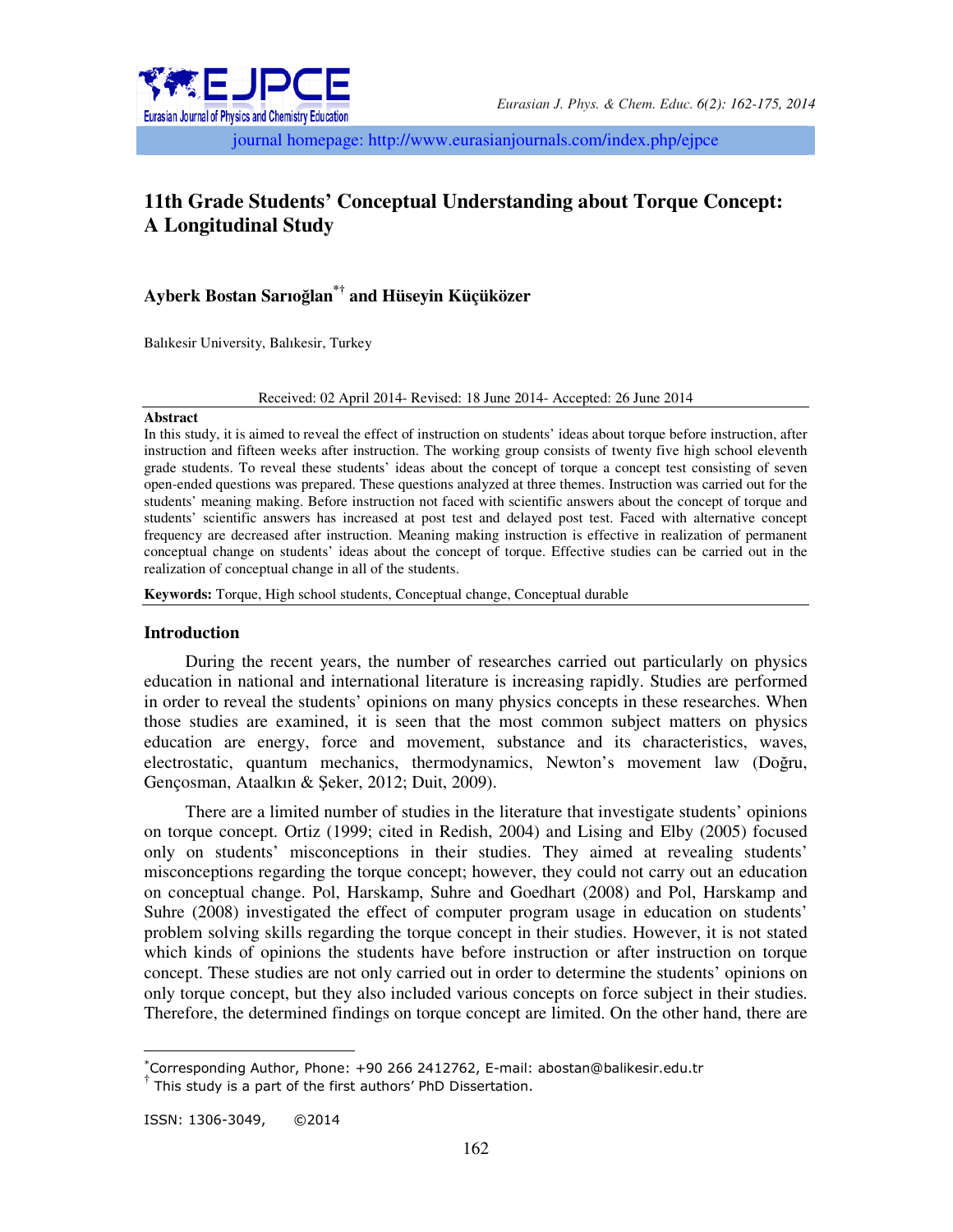no studies aimed at determining students' opinions on torque concept and at changing the misconceptions (in other words: alternative concepts) in those opinions towards scientific opinions. Yet, Ortiz (1999; cited in Redish, 2004) mentioned in his study that it is hard to understand the torque concept and the relevant lessons on teaching this concept should be organized.

The students' opinions that are inconsistent with scientific knowledge will be mentioned as "alternative concept" in this study. Vosniadou (1991) defines alternative concept as a mental model that is formed with students' daily experiences and that is inconsistent with scientific knowledge. Many conceptual change theories have come forward for changing students' opinions that are inconsistent with scientific knowledge. While there are many conceptual change theories that explain conceptual change with different angles, this study only mentions conceptual change theories that form the structure of the study. The first and most commonly accepted is the conceptual change theory developed by Posner, Strike, Hewson and Gertzog (1982). In this theory, authors state the need for a discontent in the student about the current concept in order to provide a conceptual change. Then the student should find the new concept understandable, reasonable and useful so that a change may occur in students' opinions in the end. In the conceptual change theory, Vosniadou and Brewer (1994) considers conceptual change as removing the belief and mental models which students have before instruction and which limit learning. Vosinadou (1994) classifies students' opinions as beginner, synthesis and scientific. While the beginner mental model is inconsistent with scientific knowledge, synthesis model involves scientific knowledge along with current conceptual structures. In this conceptual change theory, conceptual change occurs when the beginner mental models of the students change towards scientific mental model.

In order to see that conceptual change really occurs, there should be studies that examine the long term changes in students' opinions. However, there are a limited number of studies that examine conceptual permanence (Küçüközer, 2013; Trundle & Bell, 2006). Determining whether the conceptual comprehension and conceptual change occur right after instruction may not provide so much information on the efficiency of instruction. If students can show conceptual comprehension even after a long time after instruction, we can say that the instruction was actually efficient. Long term longitudinal studies may give information on conceptual comprehension and change (Küçüközer, 2013).

Various teaching methods aimed at conceptual change are tried and meaning formation method (Mortimer & Scott, 2003) is used in this study. Mortimer and Scott (2003) indicated that in-class interaction in science classes is realized under five main titles. This teaching method is explained with teaching purposes, content, communication approach, interaction models and teacher interference. It states the need for the class environments where students are active and interact with each other and their teachers in this kind of teaching. The content of class communication can be in daily language as well as in scientific language. This method aims at the usage of scientific language in content by post-instruction students. Various communication periods occur between teachers-students and between students. Interactive communication between the teacher and students is more appropriate for studentcentered instruction. The question-answer periods of teacher and students are analyzed in interaction models. The teacher makes some interference in the teaching period in order to steer teaching and these interferences aim at the students' reaching scientific knowledge.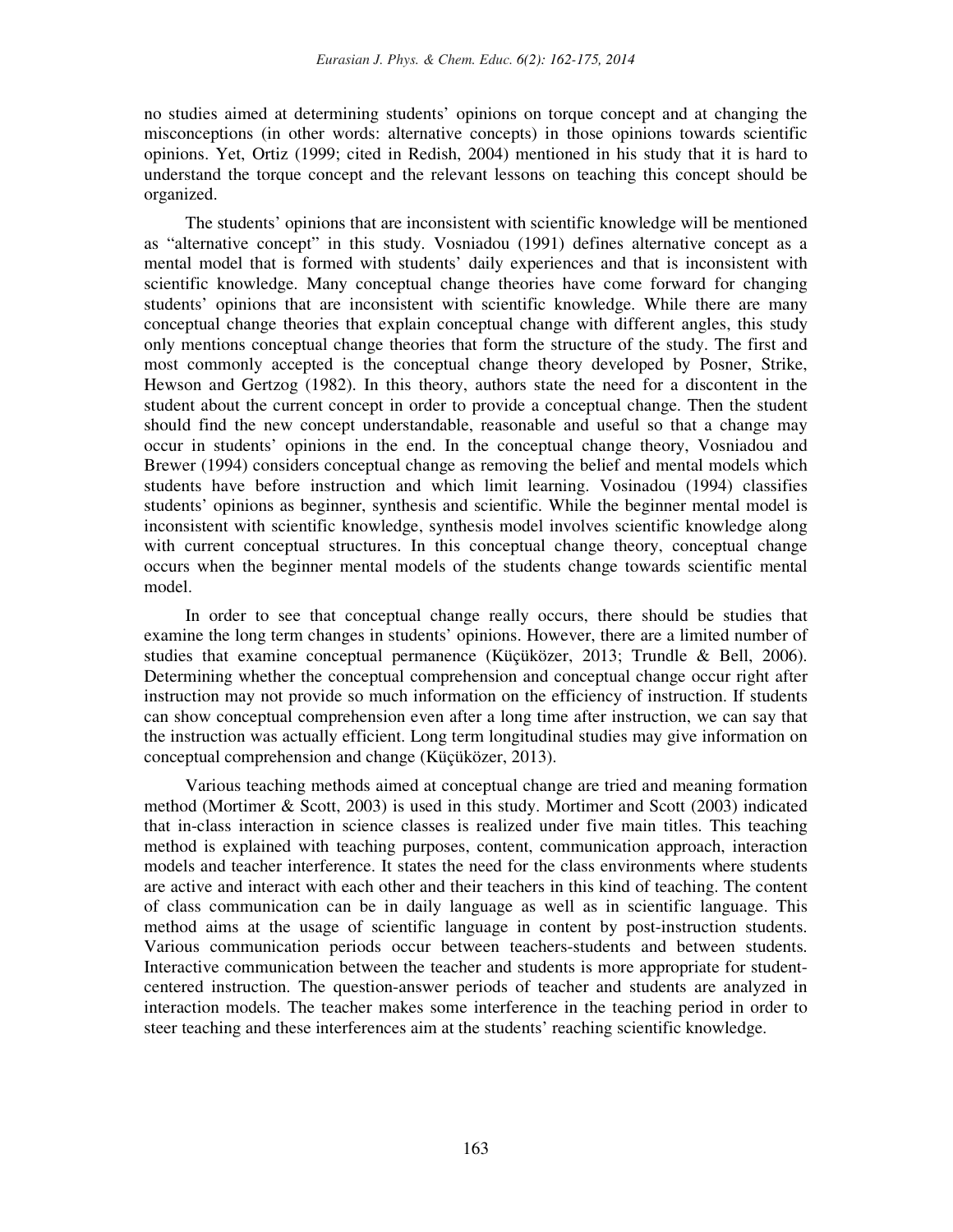#### *The Purpose and Importance of the Research*

The purpose of this research is to discuss the conceptual change that occur in postinstruction period in high school 11th grade students regarding the Torque concept and the conceptual permanence in these thoughts. There has been an increase in the number of studies aimed at the change of students' thoughts. Although various conceptual change strategies are used in these studies, there is no study that investigates the effect of teaching aimed at meaning formation on the change in students' thoughts. This study aims to investigate the effect of teaching aimed at meaning formation on conceptual change and conceptual permanence.

It is important that the students configure their thoughts on Torque concept correctly. Students that do not have any scientific knowledge on this concept will find it hard to understand the rotational movement associated with this concept. Students who correctly configure the Torque concept will explain how bicycle gears work and the working principles of peg-tops, ship helms and teeterboards, lawn mowers more easily. Therefore, there is a need for studies aimed at organizing the teaching aimed at determining students' thoughts on Torque concept, on which there are not much researches made until now, and changing the alternative thoughts within these thoughts.

#### **Methodology**

#### *Research Design*

Single group pretest-posttest design, delayed posttest, which is one of the weak experimental designs, is used in this study as the research design. In this design, pretest is implemented on the research group, experimental research is made on this group, posttest is implemented at the end of teaching and after a while, delayed posttest is implemented on the group (Cohen, Manion & Morrison, 2005). The answers of students given to concept test before teaching, after teaching and fifteen weeks after teaching are compared in this study. A longitudinal study is performed on determining the conceptual permanence in the thoughts of the same student group.

## *Study Group*

This study is performed with twenty-five eleventh grade high school students who study in a state high school. These students have not received formal education on Torque concept in physics lessons until eleventh grade. Therefore, the thoughts of students before teaching are in the form of naive ideas (starting ideas) stated by Vosniadou, who is affected by daily experiences.

#### *Period of Instruction*

An instruction that lasts for two class hours aimed at students' meaning formation regarding the torque concept is organized. The instruction is aimed at students' forming scientific meanings regarding the torque concept. The instruction is organized to form meaning which is developed by Mortimer and Scott (2003) and explained under five titles. Students are separated into study groups and they are allowed to discuss their thoughts freely in groups. An active learning environment where students can interact with each other and with their teachers is provided. By this means, it aims to enable the students to discuss with each other and to provide a change in their alternative thoughts.

### *Data Collection Tool*

A conceptual comprehension test that consists of seven open-ended questions developed by researchers as data collection tools is used. In the pilot study of the concept test, the test is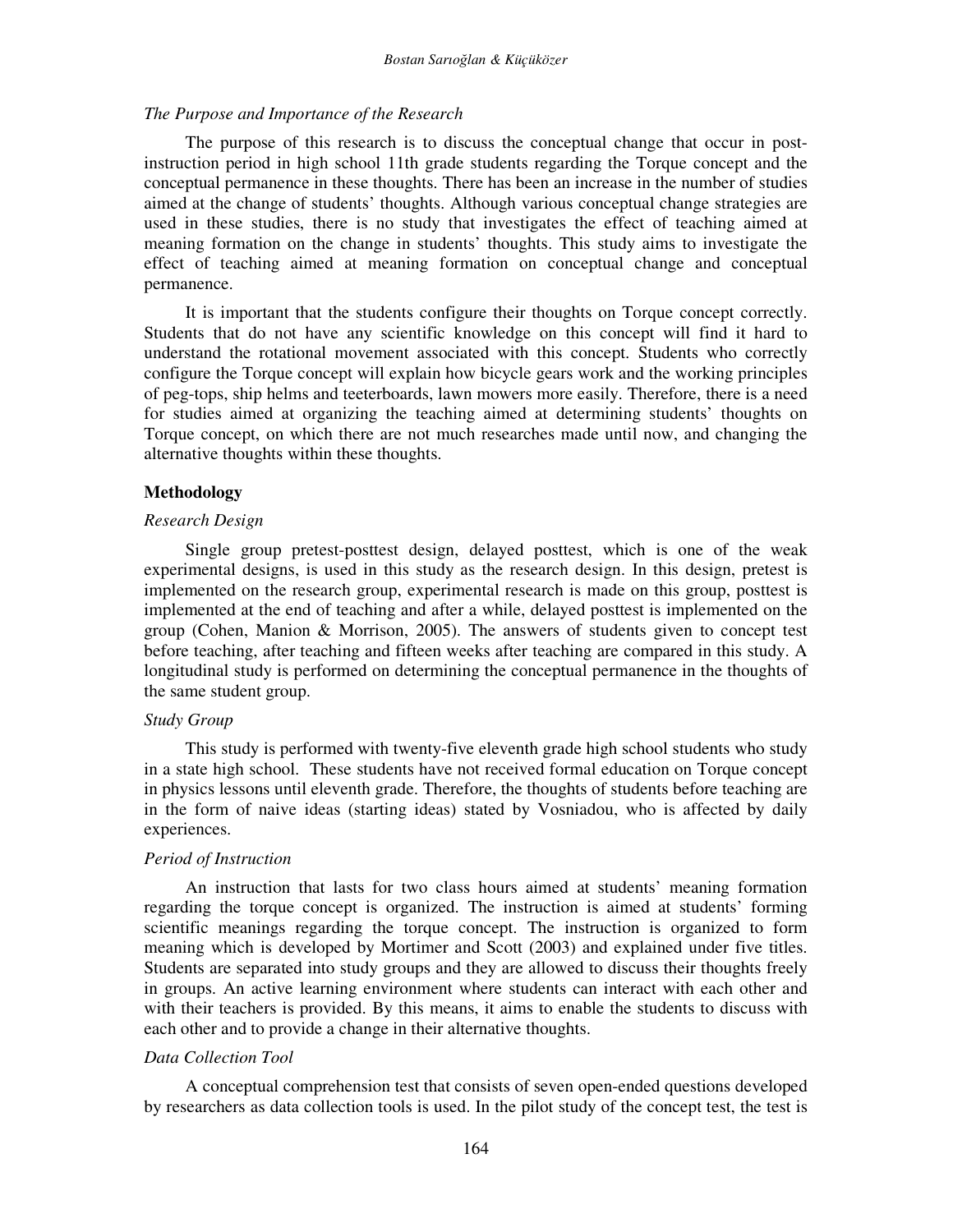initially implemented on fifty-five eleventh grade students in pre-instruction and postinstruction period. Then, this test is implemented during concept test developing period on 133 tenth grade students and the test is put into final form. This developed concept test is implemented on students before instruction, after instruction and fifteen weeks after instruction and the students are asked to write their thoughts regarding these concepts and their reasons.

#### *Data Analysis*

Seven questions regarding the torque concept in the conceptual comprehension test is analyzed under three themes. Questions that are aimed at the same attainment are analyzed under the same theme together. The content of the answers given to the questions in every theme determined in which answer category the student will be. The students that give correct answers to every question within the theme are in the scientific answer category, while the students that state their opinions regarding the alternative concept in every question are in the alternative answer category.

"Constant comparative method" is used in the analysis of open-ended questions that take part in the conceptual comprehension test. According to the constant comparative method, the data are put down on paper line-by-line, temporary codes are formed and it is compared to another transcript in order to provide the consistency of these codes and to determine negative situations (Goulding, 2005). The categories used in the studies of Trundle, Atwood and Christopher (2002) and Uçar (2007) are used for the comparison of open-ended question analysis in the concept test. Analysis methods of six categories that slightly differ from these categories are determined as a result of the analysis. The categories used in the analysis of questions in the concept test and their explanations are as follows:

• *Scientific:* If the student's explanation complies with the scientifically accepted answer of the question, it takes part in this category. The answer given for this category should involve every aspect of the scientifically correct answer and the student should give the correct answer to all questions.

• *Scientific fragment:* If the explanation does not include alternative concepts yet involves some aspects in the correct answer, it takes part in this category. All factors needed for the correct answer are not included in the answer.

• *Scientific fragment with alternative fragment:* It includes a part of the correct answer, yet it also includes the answer that has an alternative concept value.

• *Alternative:* If the student's explanations and thoughts on alternative concepts are shown in every relevant question, the answer takes part in this category.

• *Alternative fragment:* In the answers of this category, the alternative concept is encountered in only one question and the student does not reveal his thoughts on this alternative concept in all questions. Or if the student uses a different alternative concept in every question, it takes part in this category.

• *No understanding:* Answers in this category involves explanations that do not reflect scientific or alternative conceptual comprehension or the students do not state their opinions on the concept.

If the student's explanation takes part in one of "scientific fragment with alternative fragment", "alternative" or "alternative fragment" categories before instruction, and his explanation takes part in "scientific" or "scientific fragment" category after the instruction and in delayed post-test, it is accepted in this study that there is a permanent conceptual change in the student (Küçüközer, 2013).

The questions in conceptual comprehension test are analyzed by a secondary researcher independently from the researcher himself so as to increase the credibility of the analysis. As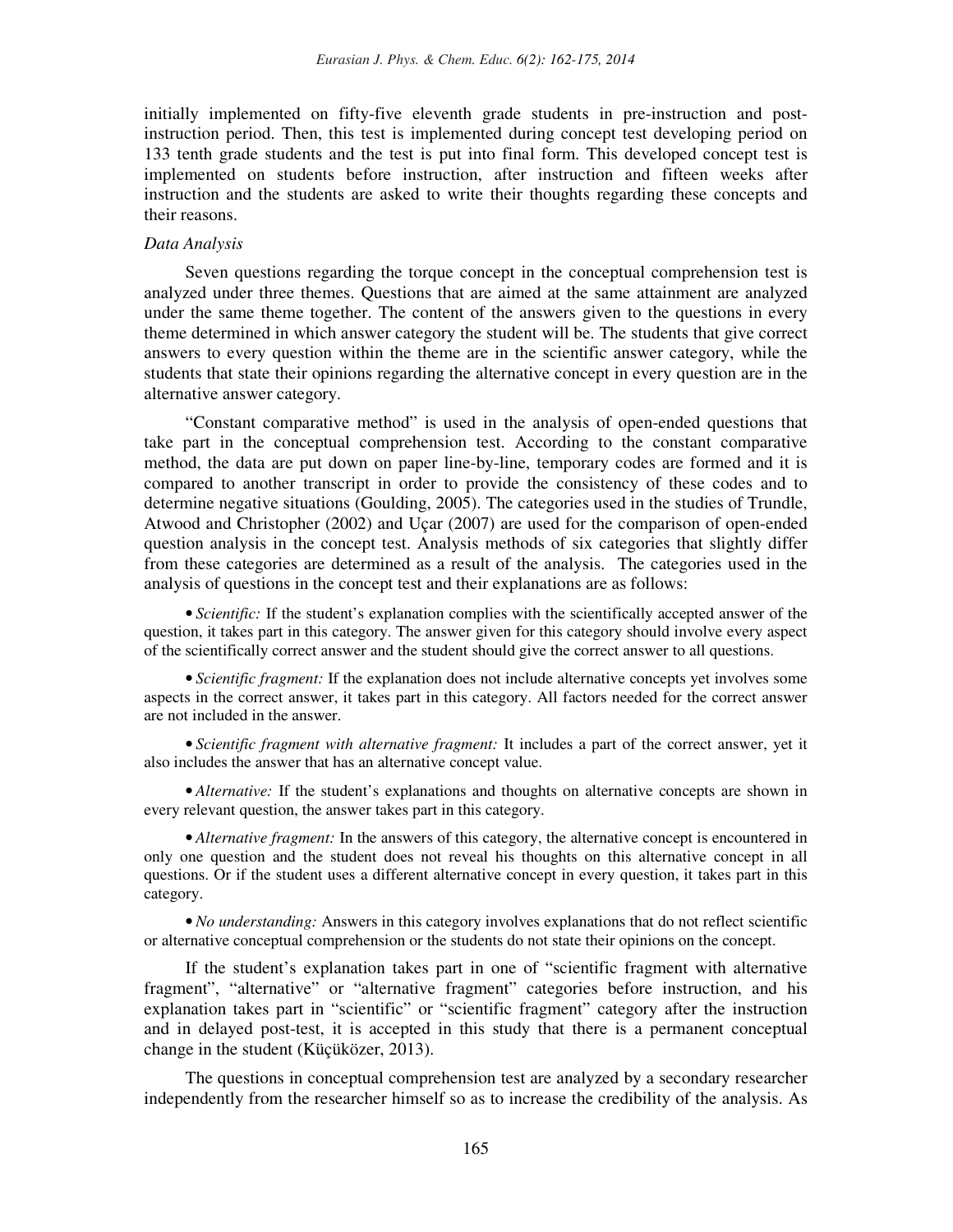the researchers' analysis results get close to each other, the credibility of the study increases (Gay & Airasion, 2000). The secondary researcher analyzed fourteen randomly determined papers independently from the researcher. The coherency percentage between two researchers is calculated as 91% in the study. The fact that the coherency between the two researchers is above 90% indicates that the coherency is high (Miles & Huberman, 1994) and it can be said that the analysis does not involve any biasness of the researcher.

## **Results**

The findings that are obtained from analyzing the questions in torque concept theme together are as follows.

| Response<br>Category                                   | Pre-test<br>$n \ (\%)(SN)$                      | Post-test<br>$n \ (\%)(SN)$                                                 | Delayed Post-test<br>$n \left( \% \right)$ (SN)         |
|--------------------------------------------------------|-------------------------------------------------|-----------------------------------------------------------------------------|---------------------------------------------------------|
| Scientific                                             | $\theta$                                        | $2($ %8) (S9, 21)                                                           | 8 (%32) (S2, 7, 8, 9, 12,<br>17, 18, 23                 |
| Scientific<br>fragment                                 | 5 (%20) (S7, 9, 12,<br>17, 21)                  | $11 \left( \% 44 \right) (S2, 7, 11, 12,$<br>13, 14, 15, 16, 17, 18,<br>23) | $9$ (%36) (S6, 10, 11, 13,<br>14, 16, 21, 24, 25)       |
| Scientific<br>fragment with<br>alternative<br>fragment | $1($ %4 $)$ (S11)                               | $3$ (%12) (S5, 10, 20)                                                      | $5 \left( \% 20 \right) \left( $1, 3, 4, 5, 20 \right)$ |
| Alternative                                            | $6($ %24 $)$ (S1, 4, 5,<br>19, 22, 25           | $4($ % $16)$ (S4, 22, 24, 25)                                               | $3($ %12) (S15, 19, 22)                                 |
| Alternative<br>fragment                                | $4$ (%16) (S3, 10, 14, 15)                      | $3($ %12) (S1, 3, 19)                                                       | $\boldsymbol{0}$                                        |
| N <sub>0</sub><br>understanding                        | $9$ (%36) (S2, 6, 8, 13, 16,<br>18, 20, 23, 24) | $2($ %8) (S6, 8)                                                            | $\boldsymbol{0}$                                        |

**Table 1.** Findings That Are Obtained From the Analysis via Using Torque Concept Theme Response Categories

The study has not encountered any students that give scientific answers before instruction to questions in torque concept theme. The instruction is effective on the conversion of two students' ideas towards scientific answers. These two students gave answers that take part in scientific fragment answer category before instruction. Eight students gave scientific answers regarding this concept in delayed post-test and there has been a substantial increase in this rate when compared to post-instruction period. One of the students that gave a scientific answer after instruction gave a scientific answer also in the delayed posttest, while the other student gave answers that take part in scientific fragment answer category.

The study encountered five students that give answers in scientific fragment category before instruction. The frequency of encountering scientific fragment answer category after instruction is increased and eleven students gave answers in this category. Nine students are ranked in this category in delayed post-test. Six of these students in this category in posttest are within the scientific answer category in the delayed post-test. This situation explains the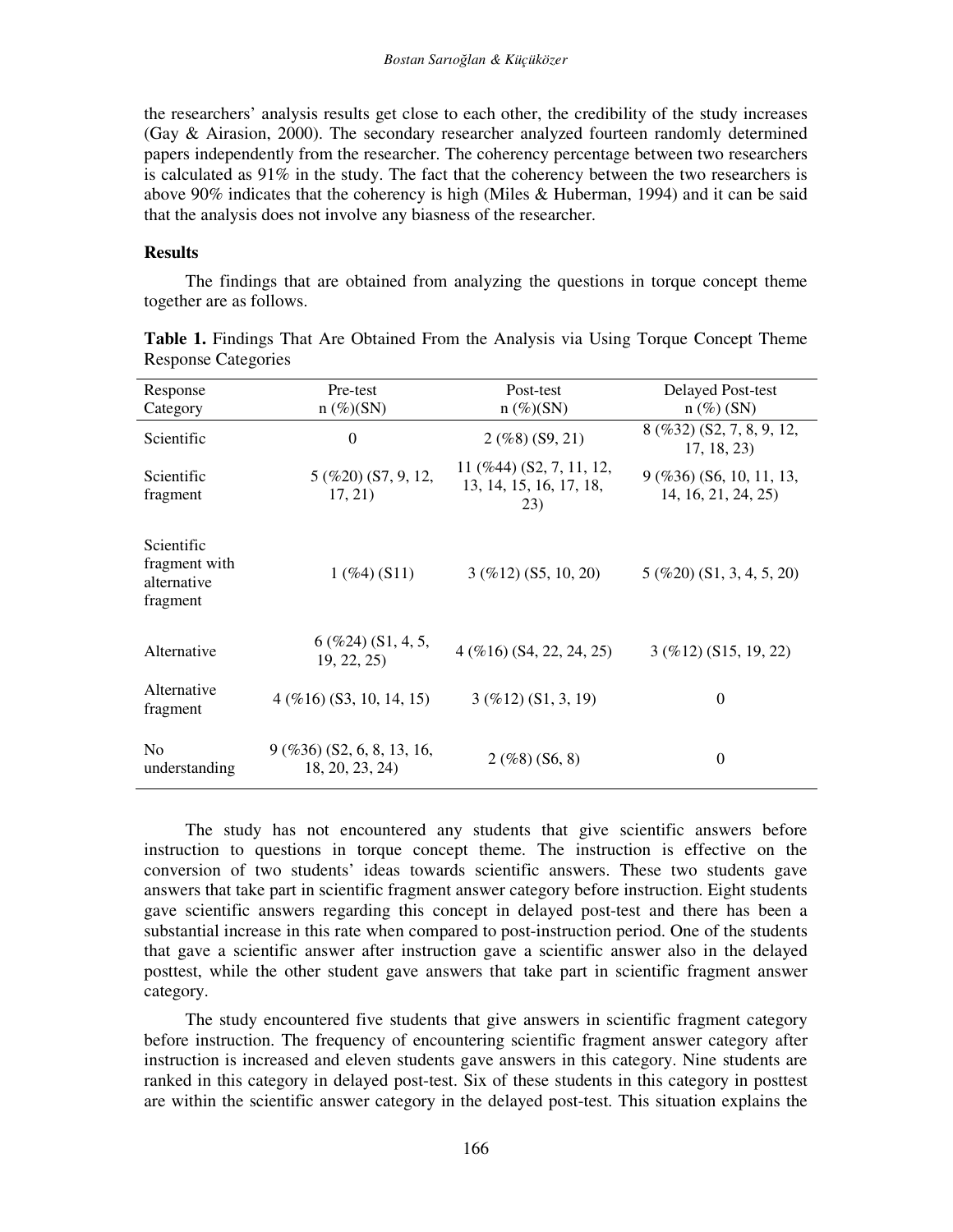increase in the answer rate in delayed posttest. The students who deficiently explain the scientific answer after instruction were able to give scientific answers after weeks after the instruction.

Along with the scientific fragment, there is one student in alternative fragment answer category before instruction. The instruction is effective on the conversion of the student's alternative ideas and he/she stated ideas on the scientific fragment in posttest and delayed posttest. Answers given by three students take part in this category after instruction. The students started to show scientific opinions along with the alternative opinions they have before instruction. The opinions of these three students are affected by instruction; however, it could not completely change their opinions on the alternative concepts they have before instruction. This situation is similar to the synthesis mental model in Vosniadou's (1994) conceptual change theory. Students maintain their daily opinions along with the scientific opinion in the synthesis mental model. Five students take part in this category in delayed posttest. Two students who have alternative opinions in post-test have shown scientific opinions along with the alternative opinions in delayed posttest.

The most frequent themes encountered in students are alternative and alternative fragment themes. While six students gave answers in alternative answer category, four students gave answers in alternative fragment answer category. The frequency of encountering alternative answers after instruction is decreased. Three in four students within the alternative answer category after instruction gave the same answer before instruction. This situation shows that alternative opinions of some students are resistant to alteration. The other student did not state any opinion on this concept before instruction. Answers given by three students take part in this category in delayed posttest. All of these three students have alternative opinions before instruction. Instruction has not been effective on changing the students' opinions permanently and they maintained their opinions on alternative concepts in delayed posttest. Nine students did not state their opinions on this concept before instruction. This rate decreases after instruction and similarly only two students did not state their opinions on this concept before instruction. There has not been any student in this category in delayed posttest.

The torque concept theme includes alternative concepts encountered in students before instruction, after instruction and fifteen weeks after instruction.

In torque concept theme, four different alternative concepts in ten students before instruction, three different alternative concept in six students after instruction and two different alternative concepts in three students in delayed posttest are encountered.

The alternative concept that says "equal forces cannot spin the object" is encountered in three students before instruction and in two students after instruction. No opinion regarding this alternative concept is encountered in delayed posttest. Two students maintained their opinions on the same alternative concept both before and after instruction and the instruction were not effective on the alteration of these students' opinions on the alternative concept. The other student who has this alternative concept before instruction came up with a different alternative concept after the instruction. The instruction could not so effective on the shortterm alteration of the students' opinions that have this alternative concept, however, after weeks passed over the instruction, this alternative concept is not encountered in the students.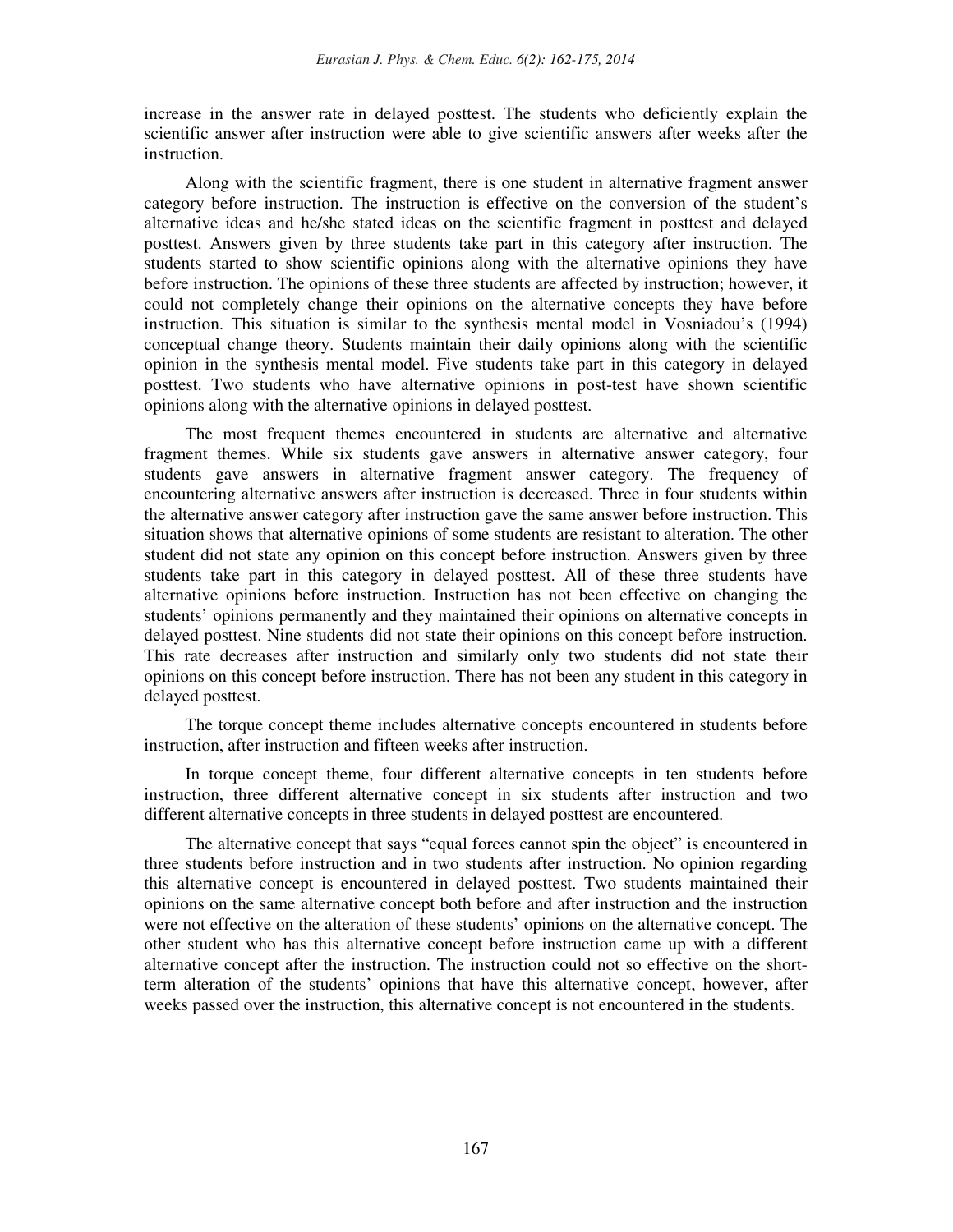**Table 2.** Alternative Concepts Encountered in Students in Pretest, Posttest and Delayed Posttest in Torque Concept Theme

| Alternative Concepts Encountered Before Instruction                                                                               | n(SN)                                |
|-----------------------------------------------------------------------------------------------------------------------------------|--------------------------------------|
| Equal forces cannot spin objects (the distance from the turning point is not<br>considered)                                       | 3 (S3, S22,<br>S <sub>25</sub>       |
| As the distance of the force from the turning point decreases, the balance is<br>provided with a little force.                    | 1(S10)                               |
| If the forces that affect the object are equal, it turns in the direction of the force<br>applied from a shorter distance.        | 3 (S4, S15,<br>S <sub>19</sub>       |
| The object turns in the direction of the greater force that is applied (the distance<br>from the turning point is not considered) | 3(51, 55, 514)                       |
| Alternative Concepts Encountered After Instruction                                                                                | n(SN)                                |
| Equal forces cannot spin the object (the distance from the turning point is not<br>considered)                                    | 2 (S22, S25)                         |
| If the forces that affect the object are equal, it turns in the direction of the force<br>applied from a shorter distance.        | 4 (S3, S4, S19,<br>S <sub>24</sub> ) |
| The object turns in the direction of the greater force that is applied (in cases when<br>the distance is not considered)          | 1(S1)                                |
| Alternative Concepts Encountered After Delayed Posttest                                                                           | n(SN)                                |
| If the forces that affect the object are equal, it turns in the direction of the force<br>applied from a shorter distance.        | 2 (S15, S19)                         |
| The object turns in the direction of the greater force that is applied (in cases when<br>the distance is not considered)          | 1(S22)                               |

The alternative concept that says "if the forces that affect the object are equal, it turns in the direction of the force applied from a shorter distance" is encountered in three students before instruction, in four students after instruction, and in two students in delayed posttest. No alteration is observed after the instruction in the opinions of these two students who encountered this alternative concept before instruction. The instruction could not be effective on the alteration of these students' opinions. Alternative concept showed resistance to alteration in these students. The other student who has this alternative concept before instruction gave answers that take part in "scientific fragment" answer category after instruction, while he turned to the same alternative concept in delayed posttest. The opinions of this student changed after instruction, however, long term conceptual permanence could not be provided. After the instruction, this alternative concept is encountered in two students who were different than they were before instruction. One of these students had a different alternative concept, while the other was in "no comprehension before instruction" category. The instruction might have caused the formation of opinions on this alternative concept in two students. This alternative concept is encountered after instruction in the students where this alternative concept is not encountered before instruction. The content of instruction might have caused an increase in this alternative concept. Although it is given in the activities performed that torque is the multiplication of the force and the distance from the turning point, the students that have this alternative concept could not configure the distance from the turning point correctly.

The alternative concept that says "The object turns in the direction of the greater force that is applied" is encountered in three students before instruction, in one student after instruction and in one student in delayed posttest. The student, in which this alternative concept is encountered after instruction, has opinions on this alternative concept also before instruction and the instruction could not be effective on the alteration of this student's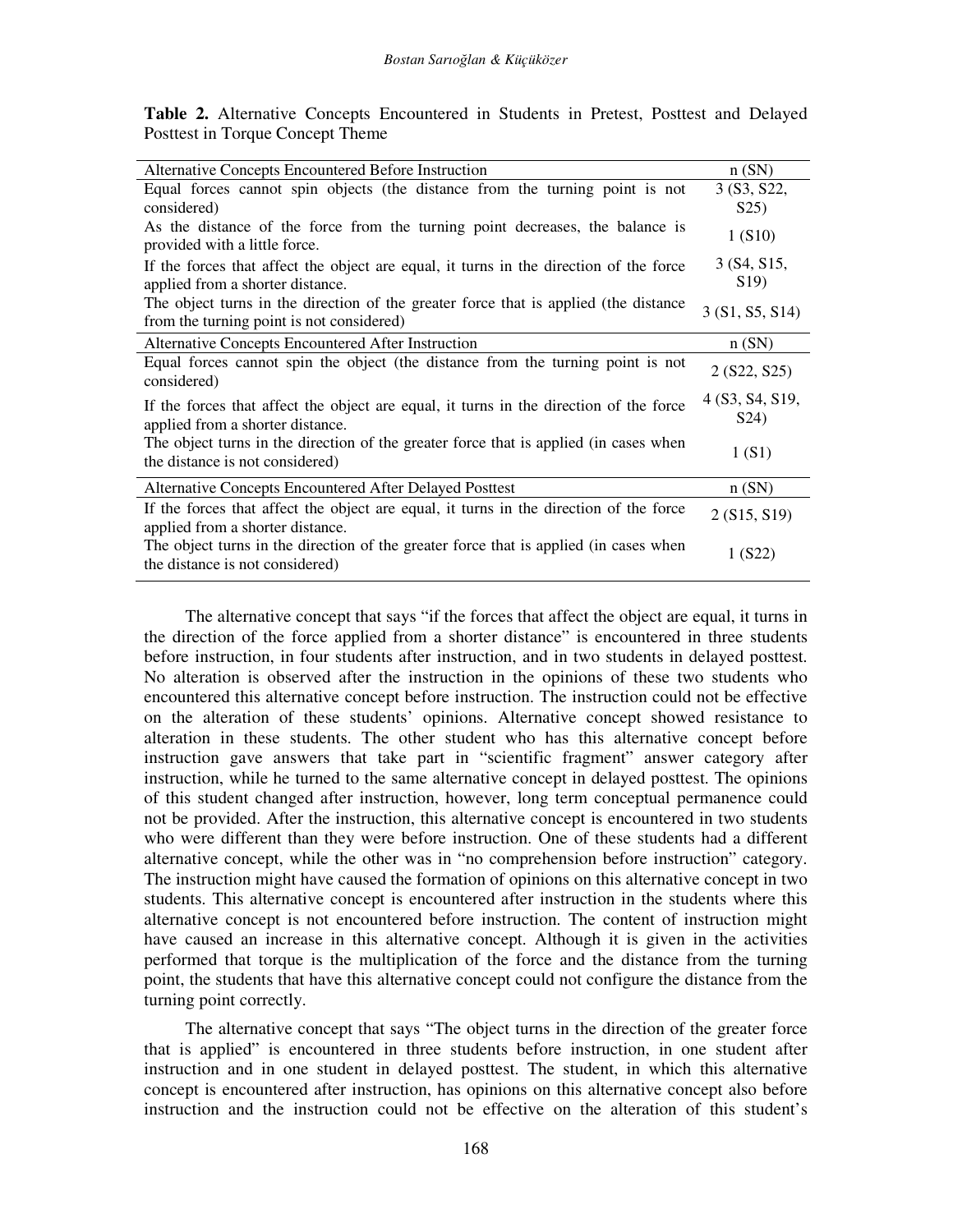opinions. The instruction was effective on the opinions of the other two students who have this alternative concept before instruction.

The findings that are obtained by analyzing the two questions that take part in the force direction theme in torque concept are given below.

| Response                                               | Pre-test                                             | Post-test                                                                        | <b>Delayed Post-test</b>                                            |
|--------------------------------------------------------|------------------------------------------------------|----------------------------------------------------------------------------------|---------------------------------------------------------------------|
| Category                                               | $n (\%) (SN)$                                        | $n (\%) (SN)$                                                                    | $n \left( \% \right)$ (SN)                                          |
| Scientific                                             | $\boldsymbol{0}$                                     | $4($ % $16)$ $($ $\ddot{O}2, 7, 9, 18)$                                          | $7($ %28 $)$ $($ Ö2, 4, 9, 11, 18,<br>23, 25)                       |
| Scientific<br>fragment                                 | $3($ %12) $($ Ö1, 14, 17)                            | $12 \left( \% 48 \right) (01, 3, 6, 11, )$<br>13, 14, 16, 17, 20, 21,<br>23, 25) | $5 \left( \% 20 \right) \left( \ddot{O}3, 6, 14, 16, 22 \right)$    |
| Scientific<br>fragment with<br>alternative<br>fragment | $7\,($ %28) $($ Ö7, 9, 11,<br>20, 22, 23, 25)        | $6$ (%24) ( $\ddot{O}4$ , 10, 15, 19,<br>22, 24)                                 | $10 \, (\%40) \, (\ddot{O1}, 7, 10, 12, 13,$<br>15, 17, 19, 21, 24) |
| Alternative                                            | $\Omega$                                             | 0                                                                                | $2($ %8) $($ Ö8, 20)                                                |
| Alternative<br>fragment                                | $9($ %36 $)$ $($ Ö2, 3, 4, 8,<br>10, 12, 15, 19, 21) | $3($ %12) $($ Ö5, 8, 12)                                                         | $1($ %4 $)$ $($ Ö5 $)$                                              |
| N <sub>0</sub><br>understanding                        | $6($ %24 $)$ $($ Ö5, 6, 13,<br>16, 18, 24            | 0                                                                                | $\theta$                                                            |

**Table 3.** Findings That Are Obtained by Analyzing the Force Direction Theme in Torque Concept by Using Response Categories

No answer from scientific answer category before instruction is encountered in this theme. Four students gave scientific answers after instruction; seven students gave scientific answers after fifteen weeks passed over the instruction. Three out of these seven students have scientific answers also after the instruction. The other four students who gave scientific answers in delayed posttest gave answers that take part in scientific fragment answer category after instruction.

The answers of three students before instruction take part in scientific fragment answer category. These students correctly reflected some aspects of the scientific answer regarding this concept despite they did not receive instruction. Twelve students after instruction take part in scientific fragment answer category. After fifteen weeks passed over the instruction, the opinion of four students did not change and they maintained their place in this category. Other students take part in delayed posttest, scientific answer category or alternative fragment answer category along with the scientific fragment.

In alternative fragment with scientific fragment answer category, the answers given by seven students before instruction, by six students after instruction and by ten students fifteen weeks after instruction are included. While the numbers of students that take part in this category before and after instruction are close, the students in this category have changed. The number of students that take part in this category in delayed posttest showed increase.

No alternative answers that take part in alternative answer category before and after instruction are encountered. Alternative opinions are encountered in two students in delayed posttest. While one of these two students takes part in alternative answer category after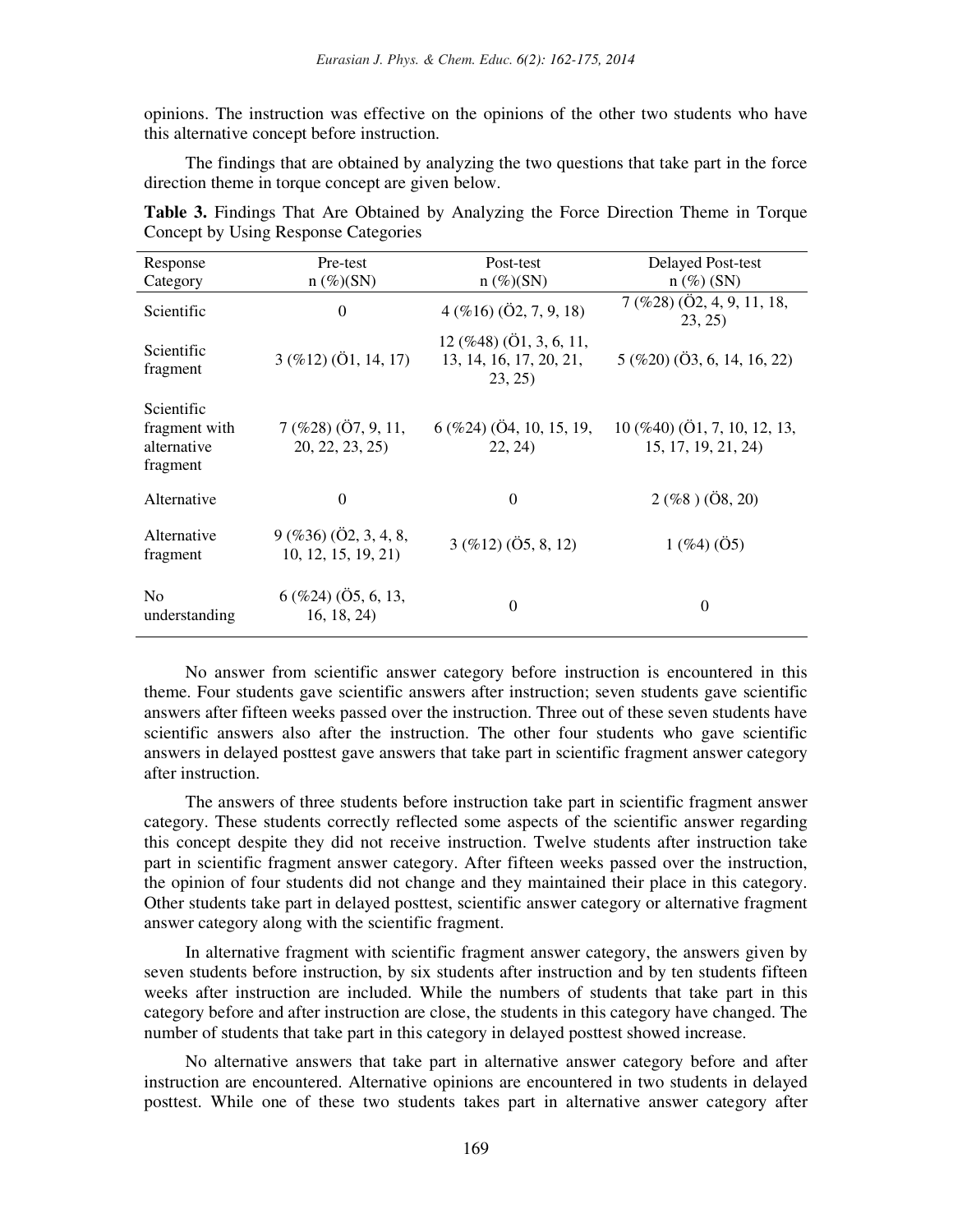instruction, the other is included in scientific fragment answer category. This student takes part in alternative fragment with scientific fragment answer category before instruction. The opinions regarding the student's alternative concept before instruction come up in delayed posttest.

In alternative fragment answer category, nine students take part before instruction, three students take part after instruction and one student takes part in delayed posttest. The frequency of encountering answers in this answer category is decreased in time. While S5, which takes part in this category in delayed posttest, do not have any opinions on this concept before instruction, he takes part in this category after instruction and in delayed posttest. Other students take part in scientific fragment after instruction, and in alternative fragment with scientific fragment answer category.

While six students did not state their opinions on this concept before instruction, there was no student who did not state his/her opinion on this concept in delayed posttest.

Alternative concepts encountered before instruction, after instruction and fifteen weeks after the instruction in the force direction theme of torque concept are given below.

|  | Table 4. Alternative Concepts Encountered in Students in Pretest, Posttest and Delayed |  |  |  |  |
|--|----------------------------------------------------------------------------------------|--|--|--|--|
|  | Posttest in the Force Direction Theme of Torque Concept                                |  |  |  |  |

| Alternative Concepts Encountered Before Instruction                                                                                                                                                       | n(SN)                |
|-----------------------------------------------------------------------------------------------------------------------------------------------------------------------------------------------------------|----------------------|
| Forces that are applied from the furthest point from the object center can spin<br>the object.                                                                                                            | 3 (S3, S15, S19)     |
| Forces that are applied perpendicular to the bottom cannot spin the object. The<br>forces that do not balance each other among those that are applied<br>perpendicular to each other can spin the object. | 1(S4)                |
| The force that is applied with a certain size of angle on the object spins the<br>object more.                                                                                                            | 4 (S2, S8, S10, S12) |
| Alternative Concepts Encountered After Instruction                                                                                                                                                        | n(SN)                |
| The force that is applied on the object with a certain size of angle spins the<br>object more.                                                                                                            | 2(S8, S12)           |
| As equal forces applied on the object balance the object no force can spin the<br>object (in cases when distance is not considered)                                                                       | 1(S5)                |
| Alternative Concepts Encountered After Delayed Posttest                                                                                                                                                   | n(SN)                |
| The force that is applied on the object with a certain size of angle spins the<br>object more.                                                                                                            | 2 (S8, S20)          |
| As equal forces applied on the object balance the object no force can spin the<br>object (in cases when distance is not considered)                                                                       | 1(S5)                |

The alternative concept that says "Forces that are applied from the furthest point from the object center can spin the object" is encountered in three students before instruction. S3 gave a scientific answer on this concept after instruction. The instruction is effective in changing this student's opinions on the alternative concept. S15 and S19 used their opinions on their alternative concept along with scientific knowledge in explaining their answers. According to Vosniadou's (1994) conceptual change theory, these two students take part in daily mental model before instruction, whereas they are in synthesis mental model after instruction. This alternative concept is not encountered after instruction and in delayed posttest. The instruction is effective in changing the opinions on this alternative concept and these alternative opinions did not show up even a long time after the instruction.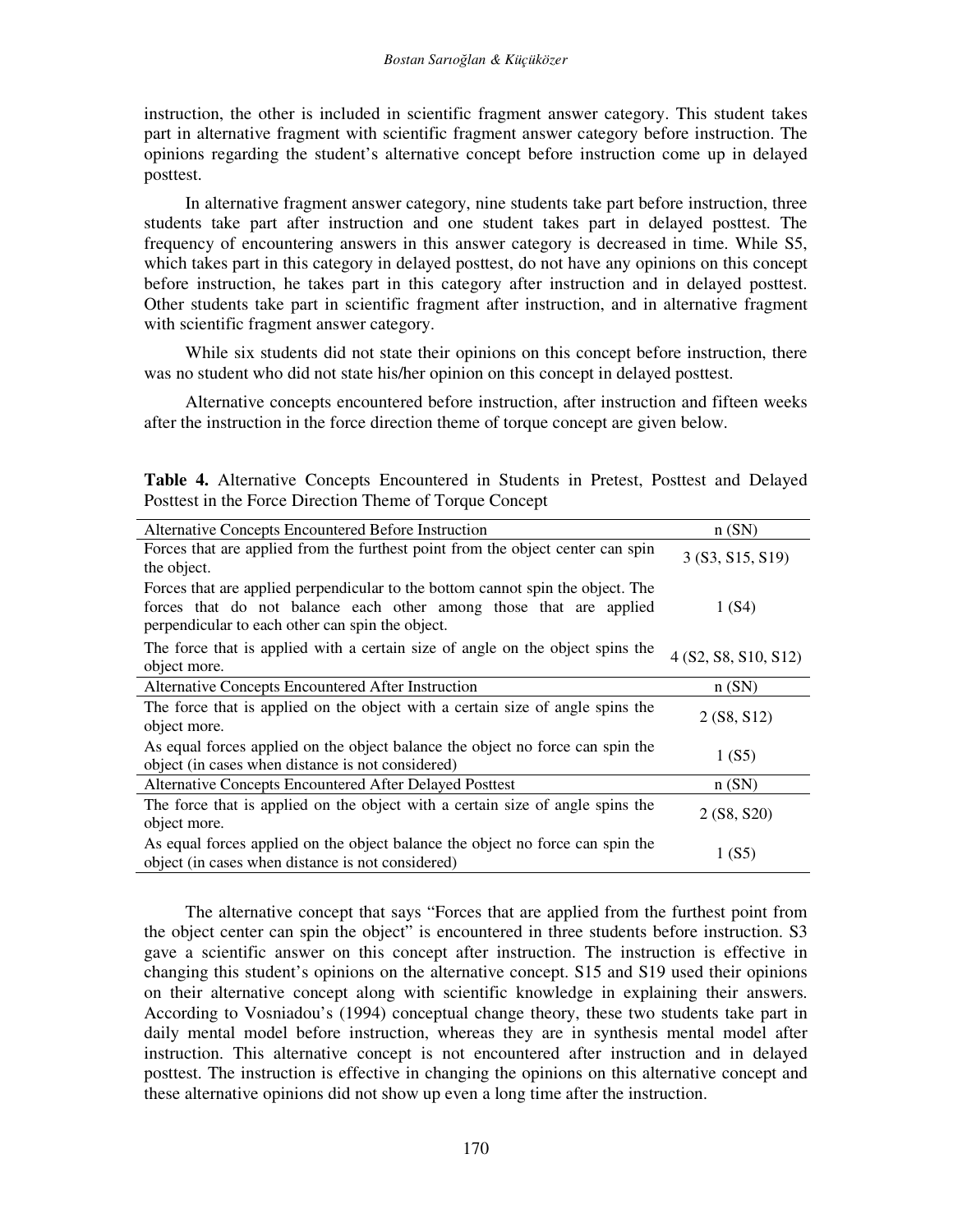The alternative concept that says "The force that is applied on the object with a certain size of angle spins the object more" is encountered in four students before instruction, in two students after instruction and in two students in delayed posttest. The instruction could not be effective on the opinions of two students who had this alternative concept. It is seen that S8 maintains his opinion on this alternative concept in delayed posttest. Although S20 gave scientific answer after instruction, he used this alternative concept again in delayed posttest. While this student had opinion on the alternative concept before instruction, the instruction changed these opinions towards scientific knowledge yet this change could not be permanent.

The alternative concept that says "No force can spin the object as equal forces applied on the object balance it" is not encountered before instruction. One student stated opinion regarding this alternative concept after instruction and in delayed posttest. This student did not state opinion regarding this concept before instruction. We can say that the instruction enabled opinions on this alternative concept to rise in the student.

The findings that are obtained by analyzing the two questions together that take part in the theme of determining the direction of torque are stated below.

| Response<br>Category                                   | Pre-test<br>$n (\%) (SN)$                         | Post-test<br>$n (\%) (SN)$                                                        | <b>Delayed Post-test</b><br>$n \left( \% \right)$ (SN)             |
|--------------------------------------------------------|---------------------------------------------------|-----------------------------------------------------------------------------------|--------------------------------------------------------------------|
| Scientific                                             | $\theta$                                          | $1($ %4) (S18)                                                                    | $4$ (%16) (S4, 13, 17, 18)                                         |
| Scientific<br>fragment                                 | $6$ (%24) (S3, 4, 9, 14,<br>15, 23)               | $13 \, (\% 52) \, (\text{S1}, 2, 4, 9,$<br>11, 12, 13, 14, 15, 17,<br>19, 20, 23) | $7($ %28) (S7, 8, 9, 12, 14,<br>15, 19                             |
| Scientific<br>fragment with<br>alternative<br>fragment | $9($ %36 $)$ (S1, 5, 7, 8,<br>10, 12, 16, 17, 20) | $8$ (%32) (S3, 5, 6, 7, 10,<br>16, 21, 22)                                        | $10 \left( \% 40 \right) (S1, 2, 5, 6, 10,$<br>16, 20, 21, 23, 24) |
| Alternative                                            | $\Omega$                                          | $1($ %4) (S8)                                                                     | $3($ %12) (S3, 22, 25)                                             |
| Alternative<br>fragment                                | $6($ %24) (S2,<br>11, 13, 19, 22,<br>25)          | $1($ %4) (S25)                                                                    | $1 ($ %4 $) (S11)$                                                 |
| No understanding                                       | $4($ % $16)$ (S6, 18, 21,<br>24)                  | $1($ %4) (S24)                                                                    | $\theta$                                                           |

**Table 5.** The Findings that are obtained by Analyzing the Theme of Determining the Direction of Torque by Using Response Categories

No scientific answers are encountered in this theme before instruction. While one student gave scientific answer after instruction, four students gave scientific answers in delayed post-test. The instruction provided an increase in students' scientific answer rates.

The answers that take part in scientific fragment answer category are encountered in six students before instruction, in thirteen students after instruction and in seven students in delayed posttest. The instruction provided an increase in the rates of encountering scientific fragment answer category. The number of students that take part in delayed posttest is decreased in comparison those after instruction. Three students who were in this category after instruction gave scientific answers in delayed post-test.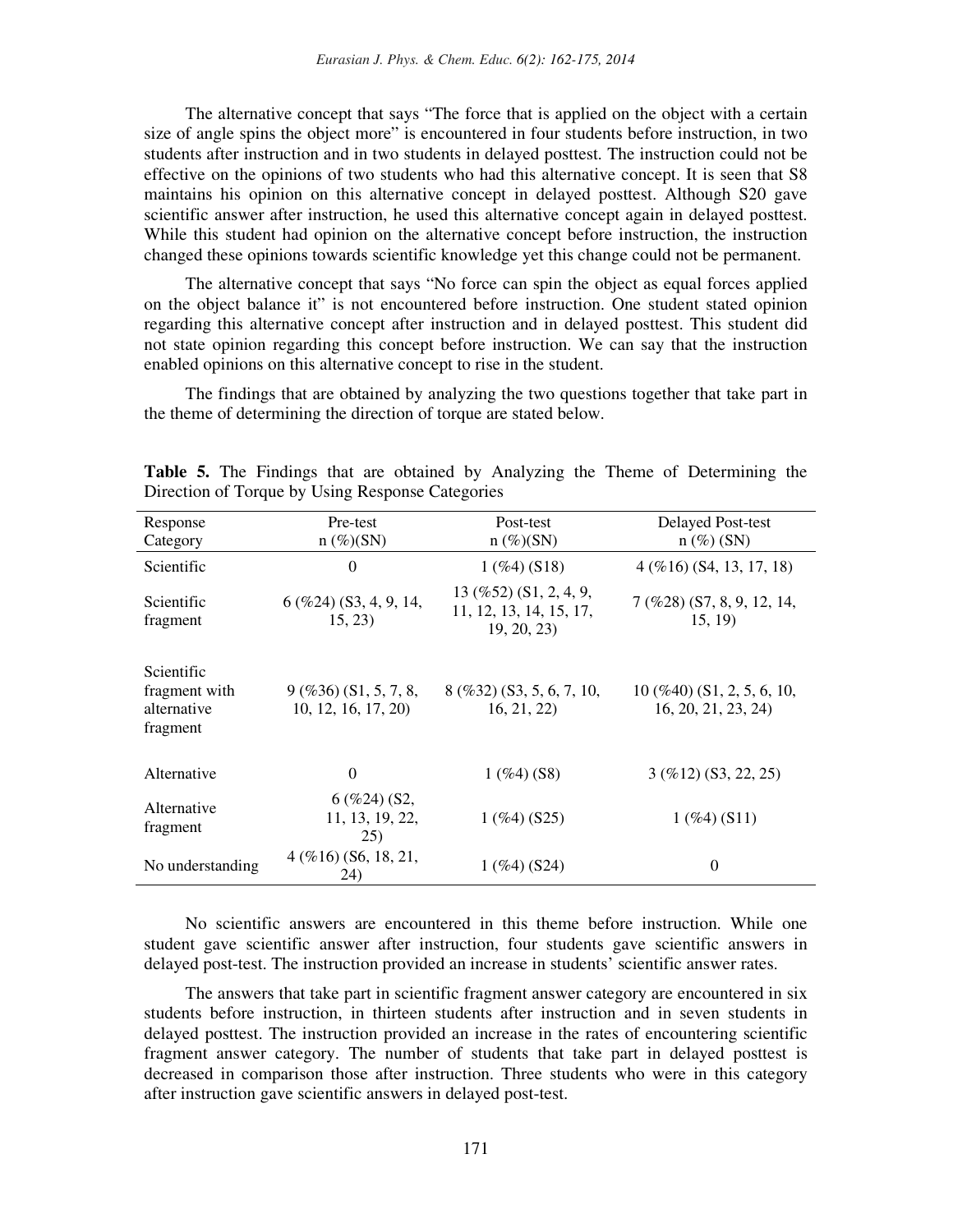The rates of encountering alternative fragment with scientific fragment answer category before instruction, after instruction and in delayed posttest are close to each other. It is encountered in nine students before instruction, in eight students after instruction and in ten students in delayed post-test. The opinions of the most students in this category are not much affected by instruction and the students in this category did not show too much change. There have been students whose opinions changed after instruction and in delayed posttest for this category.

No alternative opinion is encountered for this theme before instruction. While an alternative concept is encountered in one student after instruction, it is encountered in three students in delayed posttest. The rate of encountering alternative concepts in delayed posttest has increased.

In alternative fragment answer category, six students take part before instruction, one student takes part after instruction and one student takes part in delayed post-test. The instruction decreased the frequency of encountering answers in this category. While only 'S25' gave answers in this category after instruction, this student takes part in alternative answer category in delayed posttest. "S11" gave answers aimed at the opinion he had before instruction in delayed post-test. The instruction could not be successful in realizing permanent conceptual change in this student.

While four students take part in no comprehension before instruction theme, this number decreased to one after instruction. No student is encountered in this theme in delayed posttest.

The alternative concepts encountered before instruction, after instruction and in delayed posttest in the theme of determining the direction of torque are stated below.

**Table 6**. Alternative Concepts Encountered in Determining the Direction of Torque Theme in Students before Instruction, after Instruction and in Delayed Posttest

| Alternative Concepts Encountered Before Instruction                              | n(SN)                                  |
|----------------------------------------------------------------------------------|----------------------------------------|
| Bolts come loose when screwed in the direction of waves on it                    | 2(S2, S13)                             |
| Screws and bolts come loose when screwed to the left                             | 4 (S11, S19, S22,<br>S <sub>25</sub> ) |
| Alternative Concepts Encountered After Instruction                               | n(SN)                                  |
| According to the right hand rule, the bolt comes loose when screwed<br>clockwise | 2 (S8, S25)                            |
| Alternative Concepts Encountered in Delayed Posttest                             | n(SN)                                  |
| According to the right hand rule, the bolt comes loose when screwed<br>clockwise | 1(S3)                                  |
| Screws and bolts come loose when screwed to the left                             | 3 (S11, S22, S25)                      |

The alternative concept that says "Bolts come loose when screwed in the direction of waves on it" is encountered in two students before instruction. No opinions are encountered after instruction and in delayed posttest regarding this alternative concept. The opinions of these students changed after instruction.

The alternative concept that says "screws and bolts come loose when screwed to the left" is encountered in four students before instruction, while it is not encountered after instruction. This alternative concept is encountered in three students in delayed posttest. The instruction was effective on changing the opinions on this alternative concept, yet it could not provide any permanent conceptual change in these students' opinions. One student who had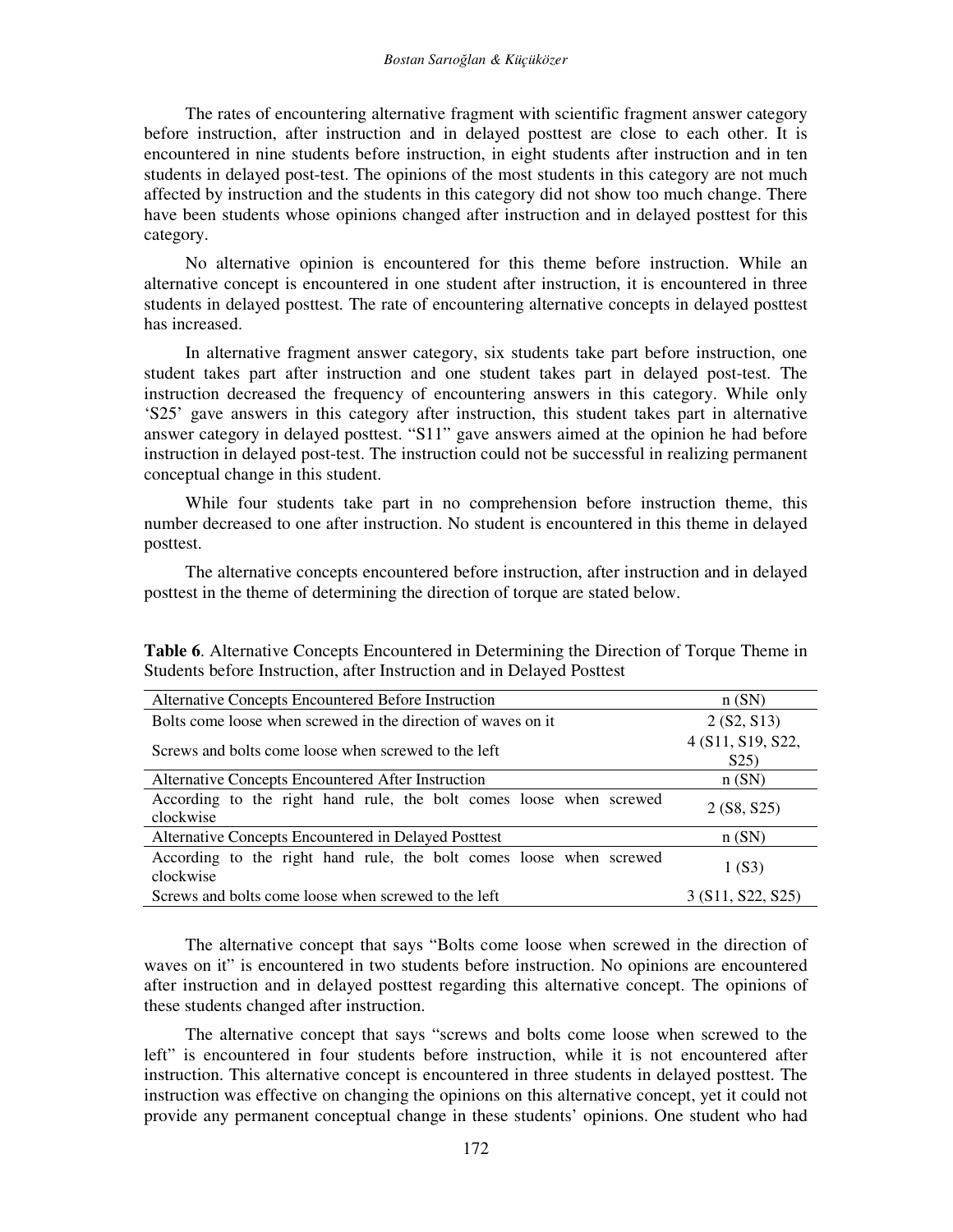this alternative concept before instruction, stated "according to the right hand rule, the bolt comes loose when screwed clockwise" after the instruction. The instruction enabled the student to use the scientific knowledge he learned in explaining opinion regarding his alternative concept. This alternative concept is affected by the instruction and enabled this alternative concept to rise in the student. This student used scientific knowledge in explaining his opinion on the alternative concept. Similarly, a student showed the alternative concept that says "According to the right hand rule, the bolt comes loose when screwed clockwise" after instruction. This alternative concept is encountered in one student in delayed posttest.

## **Discussion**

This study has not encountered students that give scientific answers before instruction in all three themes about torque concept. There is an increase in the frequency of encountering scientific answers after instruction and in delayed post-test. There is an increase in the frequency of encountering answers in scientific answer category in delayed posttest, in comparison to the period after instruction. An increase is observed in the scientific answer rates of the students in time. The instruction has been effective on the change of students' opinions towards scientific knowledge and permanent conceptual change is observed in many students. Based on this result, we may indicate that the instruction organized for teaching torque concept is effective on changing students' opinions.

The frequency of encountering alternative opinions regarding the torque concept in students after instruction is decreased. While there are more students who have alternative concepts before instruction, this rate decreases after instruction. Some students maintain their opinions on their alternative concepts in delayed posttest, whereas others opinions' change. Permanent conceptual change can occur when the recently learned concept sounds reasonable to the student. If the student can not fit their recent learning into a logical framework, he/she continues to store his/her old knowledge with the new ones. Vosniadou explains this situation with synthesis mental model. The knowledge that is inconsistent with scientific knowledge is stored to be used in future cases. Therefore, students should have learned using scientific knowledge in every case in order to observe permanent conceptual change. Permanent conceptual change is observed in some students in this study. These students learned the torque concept and scientific knowledge so as to implement them on every case. However, the scientific knowledge may not have sounded reasonable for students where permanent conceptual change is not observed, and they may have rejected this knowledge. The instruction has not been effective on changing these students' opinions on alternative opinions. Consequently, the instruction organized to form meaning has been successful in realizing conceptual change in students and permanent conceptual change is observed in some of these students. However, there have also been students whose opinions did not change at all after instruction and who maintain their alternative opinions.

The study has encountered students that cannot give scientific answers after instruction, yet can give scientific answers in delayed posttest. This situation can be explained with their receiving instruction from different resources on torque concept within the period of fifteen weeks between the two tests and their learning in the period of preparation for the exam.

All of the alternative concepts regarding the torque concepts which are encountered before instruction, after instruction and in delayed posttest, are encountered for the first time in this study. As there are not many studies aimed at determining students' opinions on this subject, it is not so likely for the results of this study to be compared with different studies.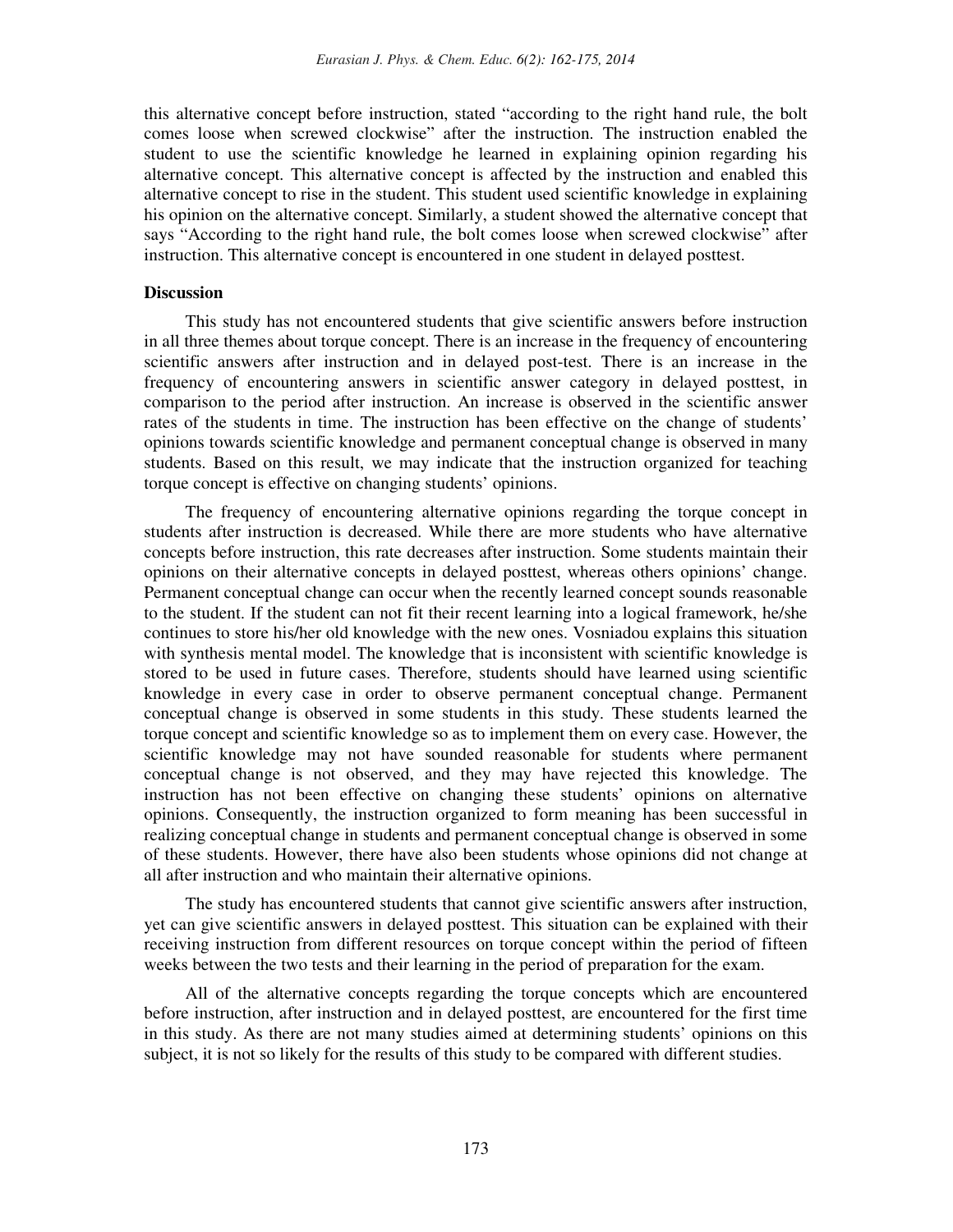#### **Conclusion and Recommendations**

There is an increase in the number of conceptual change studies that examine the change in students' opinions, yet the numbers of studies that investigate conceptual permanence are not so many. Examining the long term conceptual change in students' opinions is important for discussing whether the conceptual change occurs or not. Therefore, studies that analyze conceptual change should be carried out after a long time passes over the instruction. Studies may be performed not only about torque concept but also on the conceptual change and permanence of other physics and science concepts.

Various conceptual change studies on the change of alternative concepts encountered in students about the torque concept may be carried out. One can discuss how this concept can be learned better by conducting more studies in this field.

In this study, an instruction aimed at students' forming a meaning is organized and the effect of this instruction on their opinions is investigated. Conceptual change studies where different conceptual change methods are used may be carried out and the effect of these methods on the change and permanence of students' opinions may be investigated. As a result of this study, it is observed that no permanent conceptual change occurred in all students. Studies that discuss which teaching methods should be used to provide permanent conceptual change can be carried out. It can discuss in which cases a permanent conceptual change occurs in students and which elements should be included to provide conceptual change. This study has some limitations. The biggest one is that it is carried out with a limited number of students. Generalizability problems of qualitative researches carried out with a limited number of students are mentioned (Yıldırım & Şimşek, 2005). The generalizability of the results can be increased by conducting studies with greater study groups.

#### **References**

- Cohen, L., Manion L. & Morrison, K. (2005). (5<sup>th</sup> ed.) Research methods in education. *British Library Cataloguing in Publication Data,* ISBN 0-203-22434-5 Master e-book ISBN
- Doğru, M., Gençosman, T., Ataalkın, A. & Şeker, F. (2012). Analysis of the postgraduate and doctoral theses conducted on science education. *Journal of Turkish Science Education,* 9(1), 49-64.
- Duit, R. (2009). Bibliography STCSE students' and teachers' conceptions and science education. Kiel, Germany: University of Kiel.
- Gay, L.R. & Airasian, P. (2000). Educational research: competencies for analysis and application. Merrill an imprint of Prentice Hall, Upper Saddle River, *New Jersey,* Columbus, Ohio.
- Goulding, C. (2005). Grounded theory, ethnography and phenomenology a comparative analyses of three qualitive strategies for marketing research. *European Journal of Marketing,* 39(3/4), 294-208.
- Lising, L. & Elby, E. (2005). The impact of epistemology on learning: a case study from introductory physics. *American Journal of Physics,* 73(4), 372-382.
- Miles, M.B. & Huberman, A.M. (1994). Qualitative data analysis. Thousand Oaks, CA:Sage.
- Mortimer, E.F. & Scott, P.H. (2003). Meaning making in secondary science classroom. Open University Press, *Maisenhead*, Philadelphia.